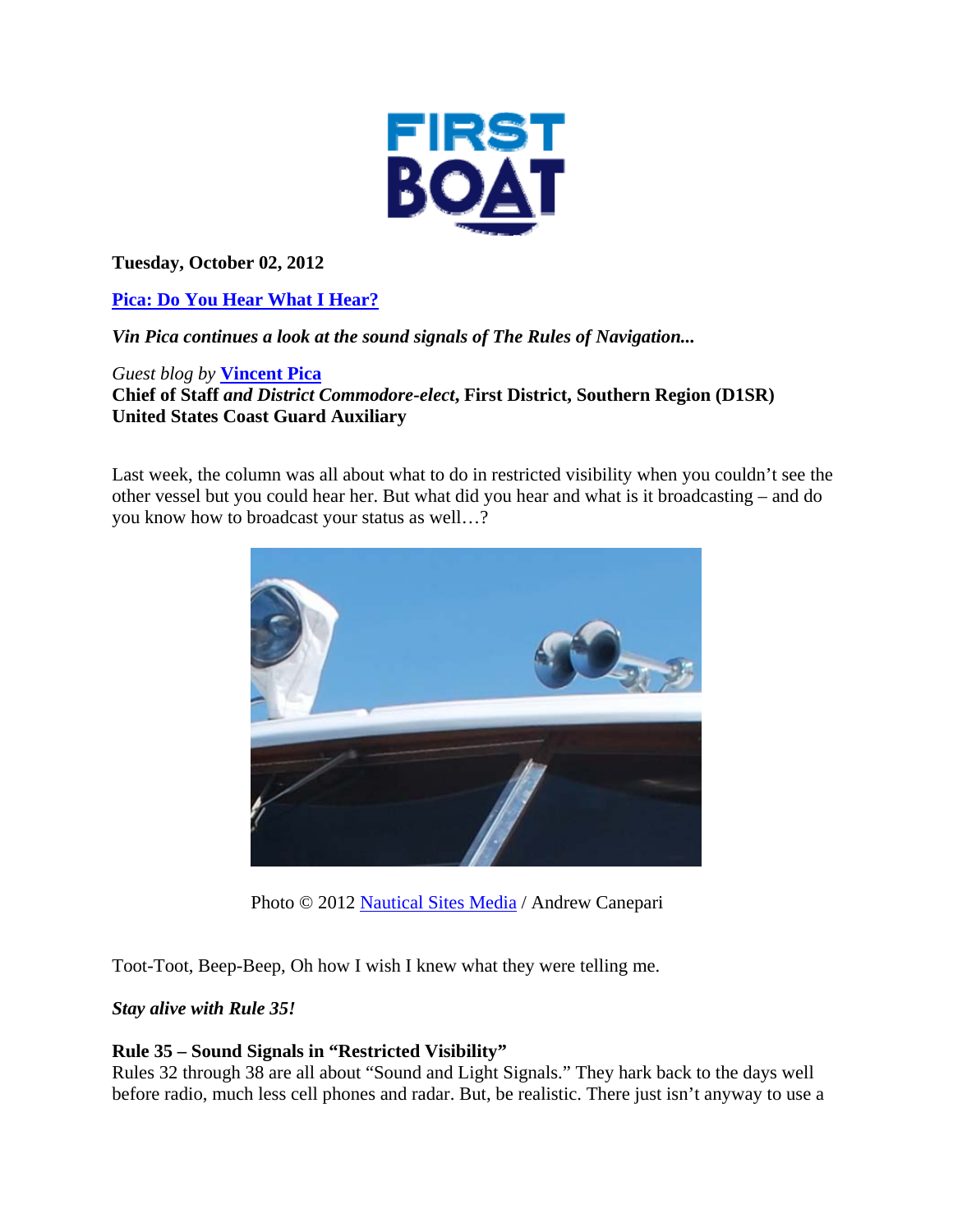cell phone to signal a vessel that you only can hear – and unless he also has radar, your radar is telling you a lot but is saying nothing to the counter-party.

For those that enjoy the arcana of the sea and the Rules, Rule 33 specifies the kinds of equipment that can be used for making signals – whistles, bells and gongs. What's missing? A horn! Horns and motors are in cars. Whistles and engines are in boats!

But horns, schmorns – what are the signals? What are they telling me…?

I hear one "prolonged" (4-6 seconds) blast. What's the message? A power-driven vessel underway (not fast to the bottom or a dock) making way (engine engaged in propulsion) is out there.

I hear two prolonged blasts (about 2 seconds apart, per the Rule). What's the message? A powerdriven vessel underway (not fast to the bottom or a dock) but NOT making way is out there.

I hear three blasts in succession – one prolonged followed by two short blasts. What's the message now? Well, that signal, if not a "catch-all", is a "catch-many." It could be any of these types of vessels:

- 1. a "NUC" a vessel "not under command" unable to maneuver due to total mechanical failure.
- 2. a "RAM" a vessel "restricted in her ability to maneuver" due to the nature of her work.
- 3. a "CBD" a vessel "constrained by her draft"...
- 4. a sailing vessel…
- 5. a vessel fishing by means of nets or trawling lines (not a Penn reel off the back of a Grady White!) whether underway or at anchor…
- 6. a vessel engaged in towing, whether by the stern, on the "hip" or pushing ahead…

What is the common denominator here? *Restricted maneuverability*… 3 blasts equal even more than the average amount of complexity… If that vessel is bearing down on you, she cannot get out of your way…

I hear three blasts in succession – one prolonged followed by two short blasts – and then immediately hear four blasts in succession – one prolonged followed by three short blasts! What's the message now???

That's the signal from the vessel being towed! She says, "Don't forget me out here on the end of the 600' hawser!" If more than one vessel is being towed, it is the responsibility of the last towed vessel to issue the signal.

All of these signals should be repeated no less than every two minutes.